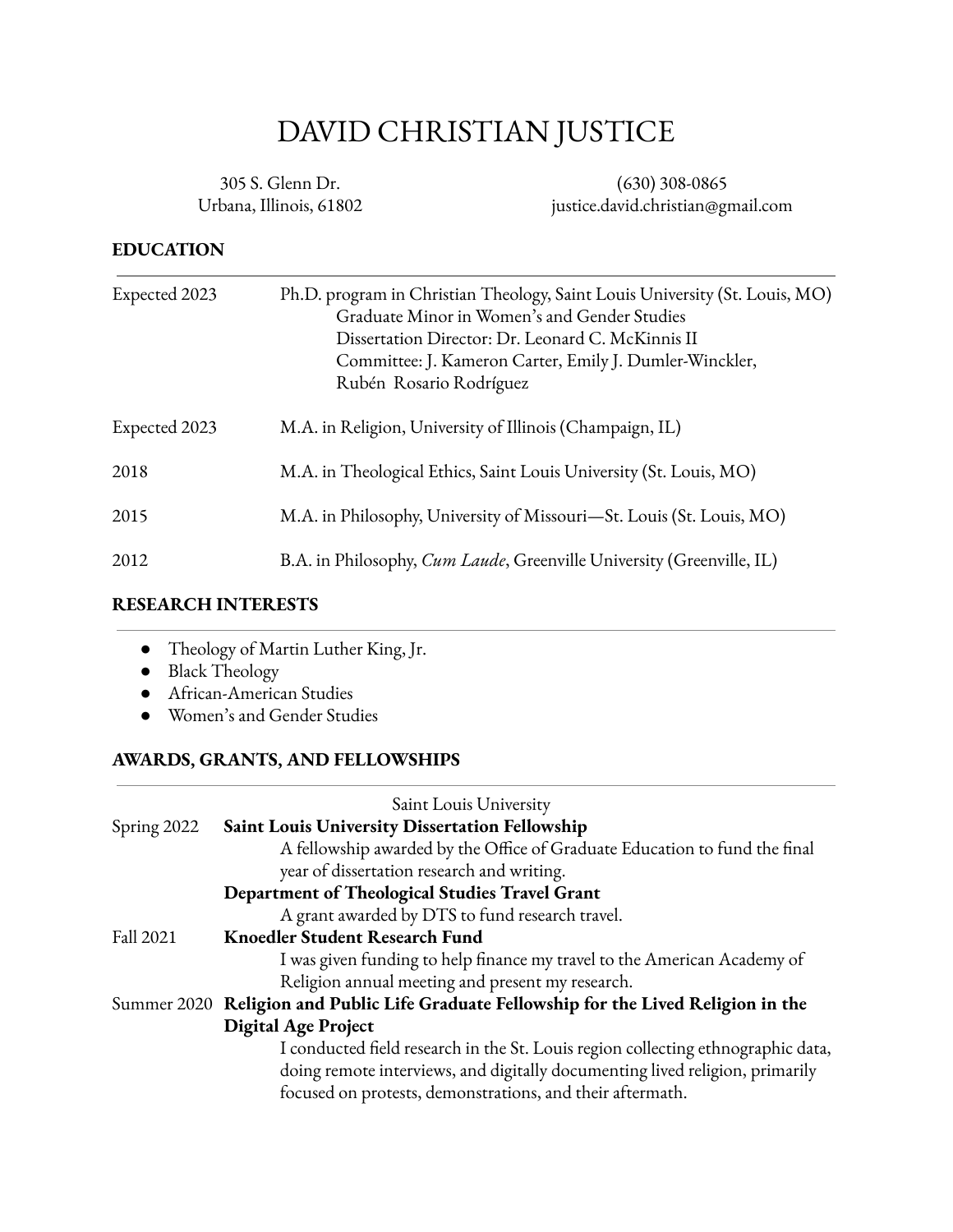| 2019-2020     | Culturally Responsive Teaching Fellow in the Reinert Center for                      |
|---------------|--------------------------------------------------------------------------------------|
|               | <b>Transformative Teaching and Learning</b>                                          |
|               | This fellowship teaches participants through seminars and workshops how to           |
|               | effectively teach international, first-generation, and culturally diverse students   |
|               | and create a welcoming and pedagogically effective classroom environment.            |
| 2019          | SLU College of Arts and Sciences Distinguished Thesis Award                          |
|               | The Distinguished Thesis Award honors exceptional scholarship, research, and         |
|               | writing by thesis master's students in the College of Arts and Sciences. It is the   |
|               | award given to the top thesis each year in the College of Arts and Sciences.         |
| 2018-2019     | Henry Luce Foundation: Religion and Public Life Fellow                               |
|               | I worked as a member of the "Lived Religion in the Digital Age" project. This        |
|               | included organizing conferences pertaining to lived religion and working             |
|               | towards the creation of a publicly accessible interactive database of religious life |
|               | in St. Louis. In addition, I acted as a teaching assistant, created and maintained   |
|               | the project website, and conducted ethnographic research.                            |
| $2016 - 2020$ | Awarded full tuition remission and research/teaching assistant position              |
|               |                                                                                      |
|               | University of Illinois at Urbana-Champaign                                           |
| Spring 2022   | Thulin Prize for Excellence in the Study of Religion                                 |
|               | A prize awarded each year to an outstanding MA student or students in the            |
|               | Department of Religion.                                                              |
|               | Graduate College Masters Project Travel Grant                                        |
|               | A grant awarded to fund research trips.                                              |
| 2020-2021     | Qualified for "List of Teachers Ranked as Excellent by their Students"               |
|               | List compiled by the Center for Innovation in Teaching and Learning based on         |
|               | student evaluations of instruction                                                   |
| 2020-Present  | Awarded full tuition remission and teaching/research assistant position              |
|               | University of Missouri-St. Louis                                                     |
| $2013 - 2015$ | Awarded full tuition remission and teaching/research assistant position              |
|               |                                                                                      |
|               | Greenville University                                                                |
| 2016          | The Students' Choice "Best Classes at GU"                                            |
|               | My course, Major Issues in Philosophy, was picked as one of the student              |
|               | body's five favorite courses at Greenville University                                |
| 2008-2012     | <b>McAllaster Scholar</b>                                                            |
| 2008-2012     | <b>College Scholar</b>                                                               |
| 2008-2012     | Trustees' Scholarship                                                                |

# **PUBLICATIONS**

# **Journal**

"The Sword that Heals: King, the Black Radical Tradition, and the Destructive Power of the Beloved Community," *Black Theology Papers Project* (Accepted for Publication)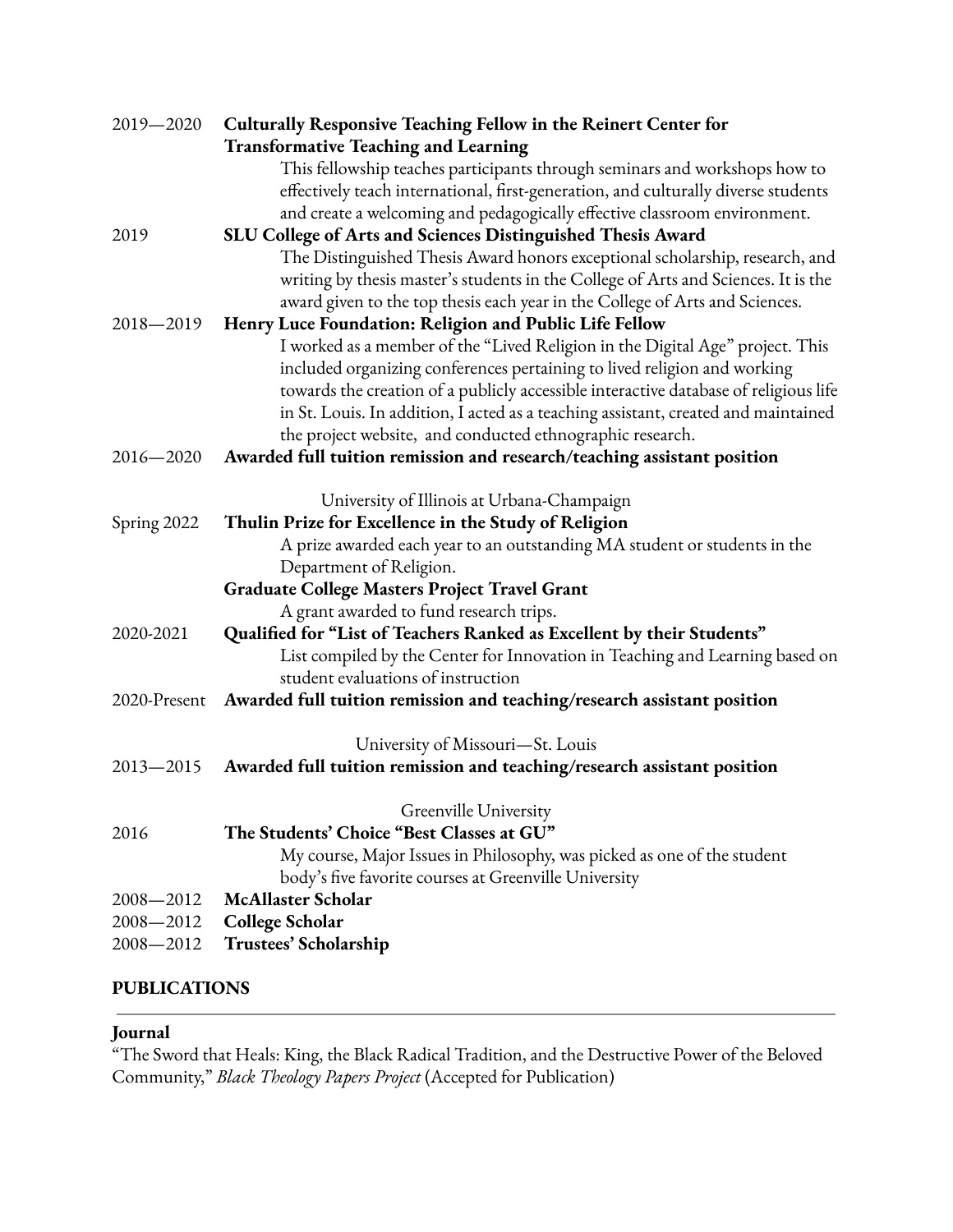#### **Online**

"On Prophetic Rage," *Sightings*, The University of Chicago Divinity School, October 21, 2021, [https://divinity.uchicago.edu/sightings/articles/prophetic-rage-0.](https://divinity.uchicago.edu/sightings/articles/prophetic-rage-0)

"Negating Racial Capitalism Through the Beloved Community," The Bias Magazine, *Institute for Christian Socialism*, January 18, 2021, <http://christiansocialism.com/martin-luther-king-jr-racial-capitalism-negative-theology/>.

Columnist, *Conciliar Post*, <https://conciliarpost.com/author/david-justice/> (2019-Present)

#### **Book Reviews**

*Nonviolence Before King: The Politics of Being and the Black Freedom Struggle* by Anthony C. Siracusa in *Reading Religion*, published May 20, 2022, [http://readingreligion.org/9781469663005/nonviolence-before-king/.](http://readingreligion.org/9781469663005/nonviolence-before-king/)

*The #BlackLivesMatter Movement: Toward an Intersectional Theology* by Edward Donalson III in *Reading Religion*, published July 9, 2021, <https://readingreligion.org/books/blacklivesmatter-movement>.

*America's Unholy Ghosts: The Racist Roots of Our Faith and Politics* by Joel Edward Goza in *Reading Religion*, August 11, 2020, <https://readingreligion.org/books/americas-unholy-ghosts>.

*Said I Wasn't Gonna Tell Nobody: The Making of Black Theologian* by James Cone in *Reading Religion*, July 31, 2019 [http://readingreligion.org/books/said-i-wasnt-gonna-tell-nobody.](http://readingreligion.org/books/said-i-wasnt-gonna-tell-nobody)

#### **SELECTED PRESENTATIONS**

| 2022 | (Upcoming) "New Cartographies in Kingian Studies" — Invited Panelist<br>American Academy of Religion Annual Meeting (November: Denver, CO)                                                         |
|------|----------------------------------------------------------------------------------------------------------------------------------------------------------------------------------------------------|
|      | "David Walker's Appeal in Conversation with Wesleyan Christian Perfection as<br>Scriptural Argument for Societal Metanoia."                                                                        |
|      | Wesleyan Theological Society Annual Meeting (March 10: online)                                                                                                                                     |
| 2021 | "The Sword that Heals: King, the Black Radical Tradition, and the Destructive<br>Power of the Beloved Community."<br>American Academy of Religion Annual Meeting (November 22:<br>San Antonio, TX) |
|      | "From White Supremacy to the Beloved Community: King in Conversation<br>with Schleiermacher."<br>American Academy of Religion Annual Meeting (November 20:<br>San Antonio, TX)                     |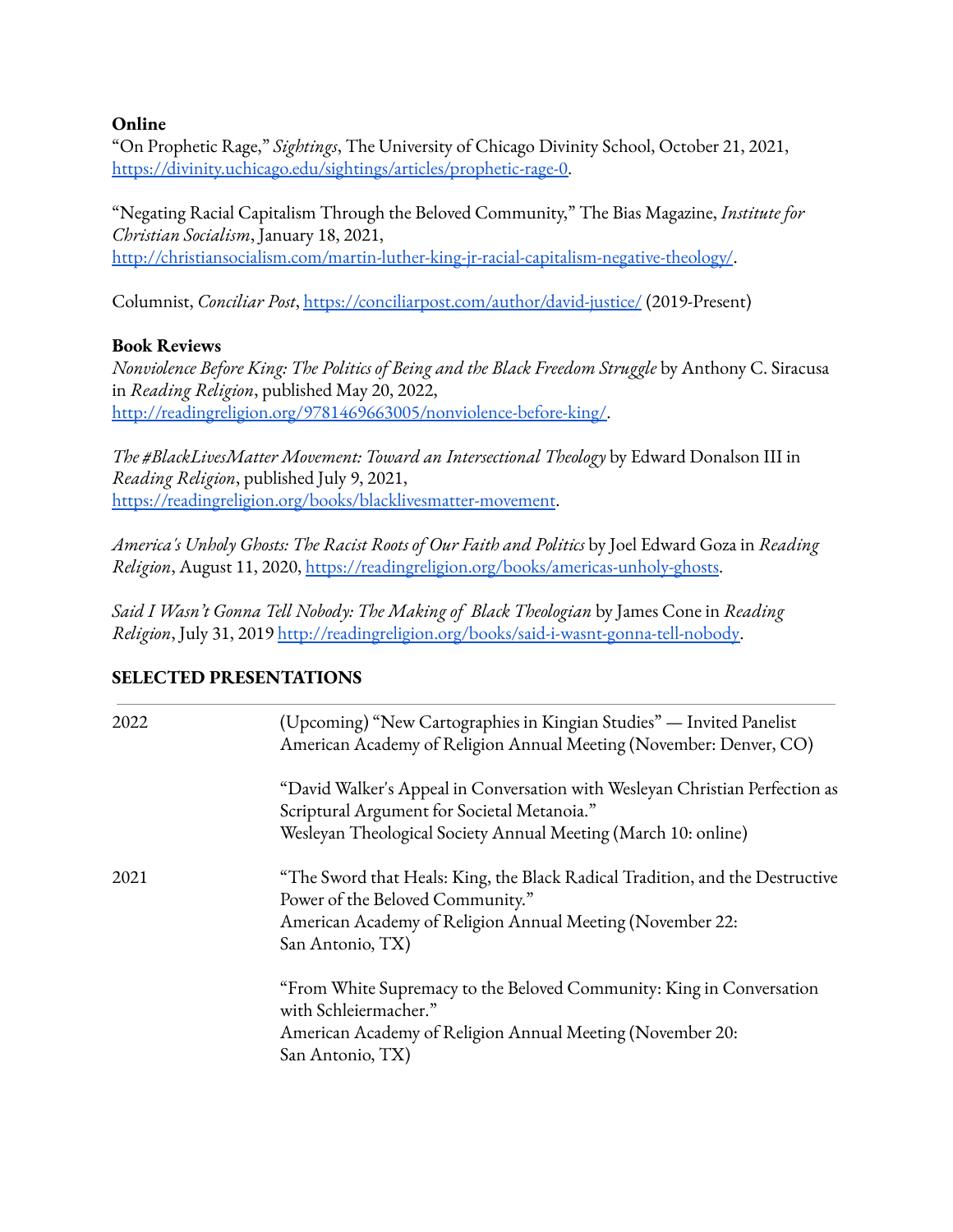|      | "Hate What is Evil: The Relationship Between Hatred and Love in Dr. King's<br>Theology."                                                                                                                             |
|------|----------------------------------------------------------------------------------------------------------------------------------------------------------------------------------------------------------------------|
|      | Midwest American Academy of Religion Annual Meeting (April 23: online)                                                                                                                                               |
| 2020 | "Negating Capitalism: The Beloved Community as Negative Political<br>Theology and Positive Social Imaginary."<br>American Academy of Religion Annual Meeting (December 9: online)                                    |
|      | "How Then Should We Experience?"<br>Wesleyan Theological Society Annual Meeting (March 7: Nazarene<br>Theological Seminary, Kansas City, MO)                                                                         |
|      | "Ecological Outlaws: Developing Outlaw Emotions in the Service of Creation<br>Care."                                                                                                                                 |
|      | Wesleyan Philosophical Society Annual Meeting (March 5: Nazarene<br>Theological Seminary, Kansas City, MO)                                                                                                           |
|      | "A Certain Dark Joy': The Prophetic Possibility of Rage and Joy in MLK Jr."<br>International Conference for Collaborative Philosophy, Theology, and<br>Ministry (February 28: Christ the King Seminary, Buffalo, NY) |
|      | Panelist on "Keep Moving Forward!': Resourcing the Community"<br>Third Annual Martin Luther King Jr. Observance in Fountain Park (January<br>18: Centennial Christian Church, St. Louis, MO)                         |
| 2019 | "Remaining Angry: The Intimate Connection between Anger and Love in<br>King's Social Theology"<br>American Academy of Religion Annual Meeting<br>(November 23: San Diego, CA)                                        |
|      | "Divine Discontent: Martin Luther King Jr.'s Theology of Anger"<br>Crossing the Lines: Interdisciplinary Christian Conversations about Difference<br>(October 23: Point Loma Nazarene University, San Diego, CA)     |
|      | "Suffering as Conversion: White Supremacy in MLK's Theology through the<br>Lenses of Lonerganian Bias and Conversion" Lonergan on the Edge<br>(September 20: Marquette University, Milwaukee, WI)                    |
|      | "Ontological Courage: Re-creating Ontology in the Light of Black Being"<br>Wesleyan Philosophical Society Annual Meeting<br>(March 14: Wesley Seminary, Washington, D.C.)                                            |
|      | "Blind and Deaf to God: White Christianity in the Theology of Cone and<br>King"                                                                                                                                      |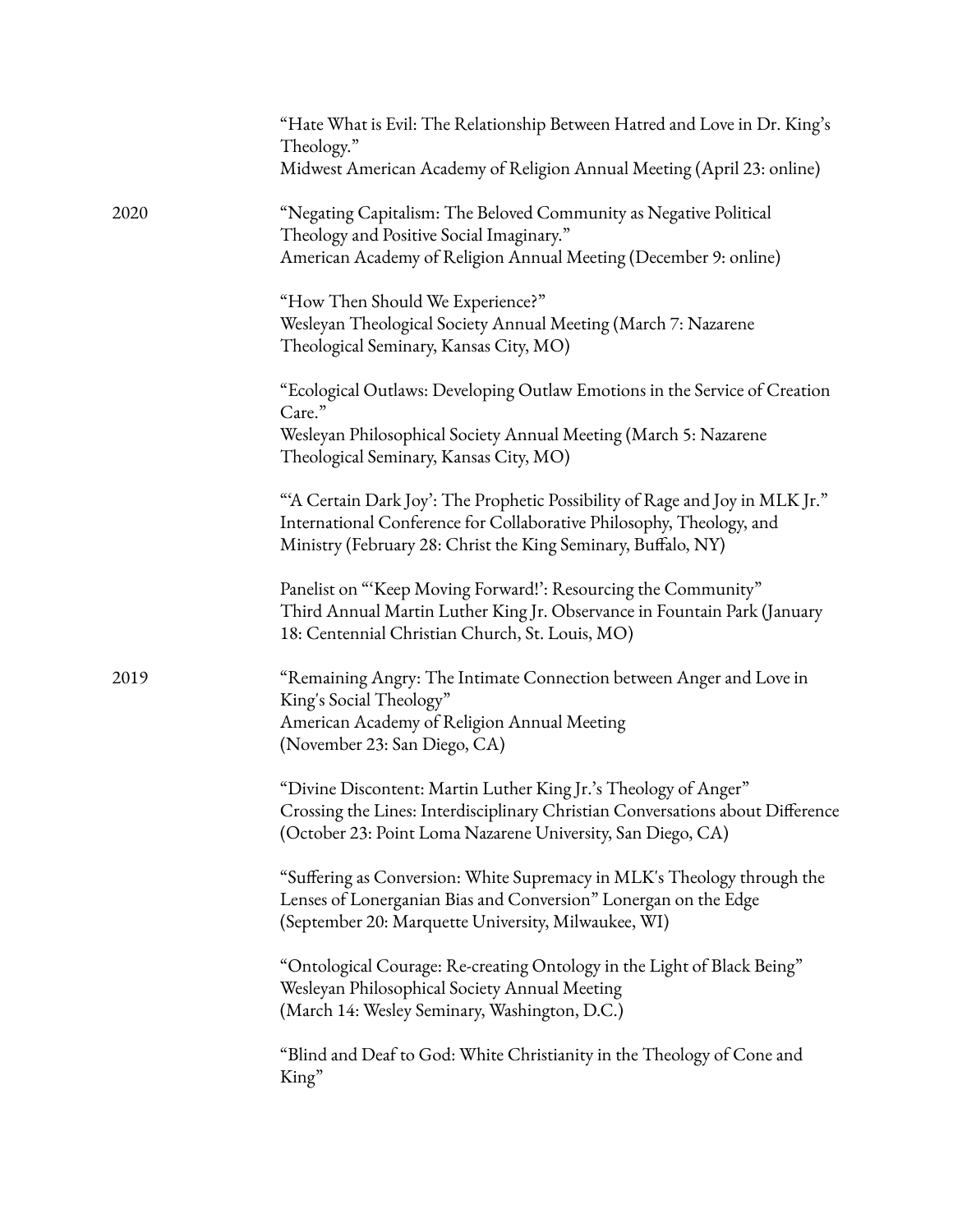|      | Minority Scholars of Religion and Theology Student Conference: "The<br>Theology of Professor James Hal Cone"<br>(March 7: Saint Louis University, St. Louis, MO)                           |
|------|--------------------------------------------------------------------------------------------------------------------------------------------------------------------------------------------|
|      | "Be Still and Know that I am God: The Apocalyptic Vision of Martin Luther<br>$King, Jr.$ "<br>Midwest American Academy of Religion Annual Meeting<br>(March 2: Muncie, IN)                 |
|      | "Ontological Courage: Moving Beyond the Idolatry of Whiteness"<br>Midwest American Academy of Religion Annual Meeting<br>(March 1: Muncie, IN)                                             |
| 2018 | "Beyond Non-Violence in the Theology of Martin Luther King, Jr."<br>Saint Louis University Graduate Research Symposium<br>(April 27: Saint Louis University, St. Louis, MO)                |
|      | "Withered Souls: The Degrading Effects of White Supremacy on White<br>America" Wesleyan Philosophical Society Annual Meeting<br>(March 8: Pentecostal Theological Seminary, Cleveland, TN) |

## **TEACHING EXPERIENCE**

| <b>Adjunct Professor</b>  | Greenville University, UNIV 301: Science and Christianity, Spring 2022:<br>online (Greenville, IL).                                                                                                                                                                                                                                                                                                                    |
|---------------------------|------------------------------------------------------------------------------------------------------------------------------------------------------------------------------------------------------------------------------------------------------------------------------------------------------------------------------------------------------------------------------------------------------------------------|
| <b>Teaching Assistant</b> | University of Illinois, PHIL 110/REL 110: World Religions, Spring<br>2021-Spring 2022, and AFRO 134/REL 134: Race, Religion and Resistance,<br>Fall 2020 and Spring 2022 (Champaign, IL).<br>Saint Louis University, AAM 3350/THEO 3425: The<br>Invisible Institution: African American Religion and the Rise of Black<br>Theology, Spring 2020, and THEO 1000: Theological Foundations, Fall 2019<br>(St. Louis, MO). |
| Guest Lecturer            | Saint Louis University, THEO 2520: Comparative Religious Ethics, Spring<br>2019, THEO 2110: Old Testament, Spring 2019, and THEO 2930: Race,<br>Religion, and America, Spring 2019 (St. Louis, MO)                                                                                                                                                                                                                     |
| <b>Adjunct Professor</b>  | Greenville University, Interterm 2016-Summer 2018 (Greenville, IL)                                                                                                                                                                                                                                                                                                                                                     |
| <b>Adjunct Professor</b>  | Kaskaskia College, Fall 2015 (Centralia, IL)                                                                                                                                                                                                                                                                                                                                                                           |
| <b>Adjunct Professor</b>  | Centralia Correctional Center, Fall 2015 (Centralia, IL)                                                                                                                                                                                                                                                                                                                                                               |
| Graduate Instructor       | University of Missouri-St. Louis, Summer—Fall 2014 (St. Louis, MO)                                                                                                                                                                                                                                                                                                                                                     |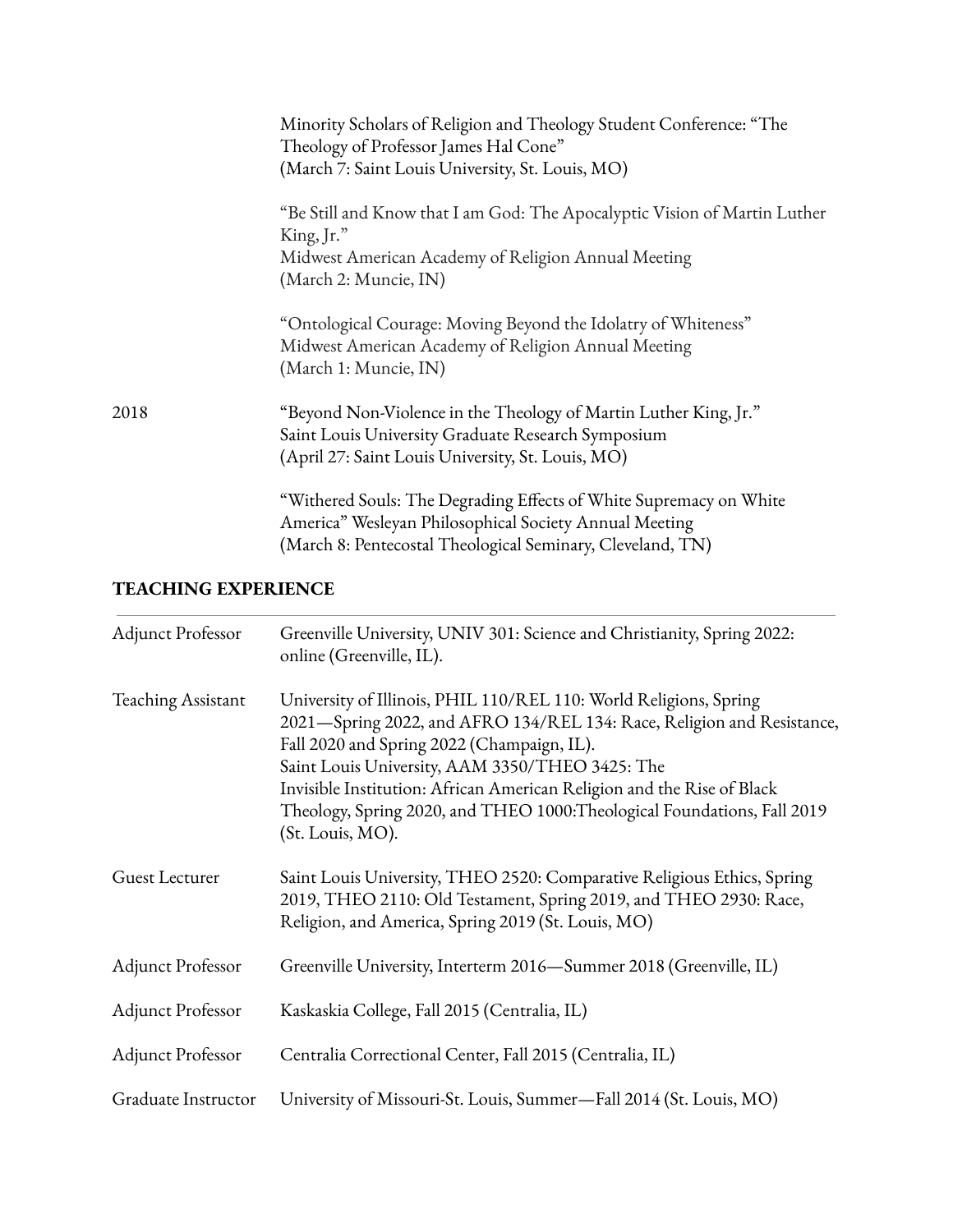Teaching Assistant University of Missouri-St. Louis, Fall 2013—Spring 2014 (St. Louis, MO)

Teaching Assistant Duke Talent Identification Program (TIP), Summer 2012 (Durham, NC)

#### **COURSES TAUGHT**

UNIV 301: Science and Christianity, Greenville University (Greenville, IL) PHIL 201: Major Issues in Philosophy, Greenville University (Greenville, IL) PHLE 120: Ethics, Kaskaskia College (Centralia, IL) PHLE 110: Logic, Kaskaskia College (Centralia, IL) PHLE 119: Core Values and Ethical Decision Making, Centralia Correctional Center (Centralia, IL)

#### **COMPREHENSIVE EXAM AREAS**

Exam 1: Modern Christian Theology—Focus on American theology Exam 2: Theories and Methods in the Study of Religion—Focus on Phenomenology, Gender Studies, and Hermeneutics Exam 3: Liberation Theology—Focus on Black liberation, Latin American liberation, Womanist, and Mujerista theology Exam 4: Martin Luther King Jr.'s Intellectual Genealogy—Focus on American Black Church, Black American History, and Major Kingian Scholarship

#### **UNIVERSITY/ACADEMIC SERVICE**

| Fall 2021 - present   | Member of the Application Committee, Fellowship for Protestant Ethics                                                                                                |
|-----------------------|----------------------------------------------------------------------------------------------------------------------------------------------------------------------|
| Spring 2021 - present | Section Chair, Undergraduate Papers, Midwest American Academy of<br>Religion                                                                                         |
| Spring 2020           | Head of Department of Theological Studies Student Action Committee<br>Parental Leave Policy Subcommittee                                                             |
| Spring 2020           | Member of the Organizing Committee for the 26th Annual Graduate Student<br>Association Research Symposium<br>*Cancelled due to COVID-19                              |
| Fall 2019             | Organizing Assistant for the Lived Religion in the Digital Age Fall<br>Symposium: "Religion in Place: Spaces Borders Bodies"                                         |
| Fall 2019             | Graduate Student Association Representative Theological Studies Department                                                                                           |
| Spring 2019           | Co-Organizer for the Inaugural Exhibit for the Adorjan Hall Humanities<br>Gallery: "#Arch City Religion: Photographs from Religion in the Midwest<br>by Lauren Pond" |